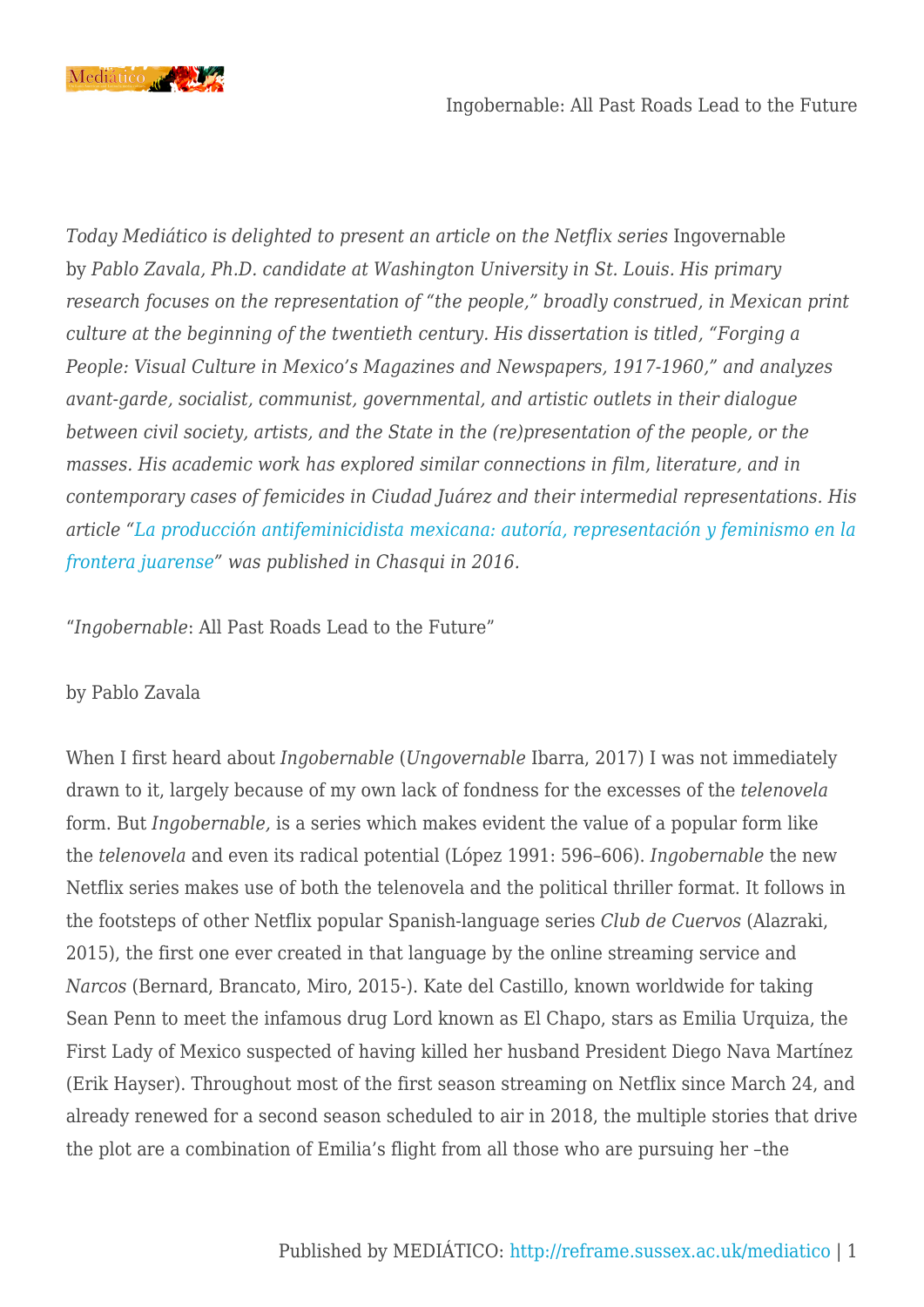

authorities and the government who have effectively declared her guilty of her husband's murder–, her attempts to covertly communicate with her children who are under the surveillance of those pursuing her (both whilst at Los Pinos, the Presidential Palace and elsewhere) and her efforts to sort through a web of corruption to find out who killed her husband and why. Alone and friendless, she has no other options than to seek out the help of a group of initially reluctant sympathizers (an ex-con, a computer hacker and an activist*/cabrona)* living in the Mexico City working class barrio of Tepito.



In addition to the emotional confrontations proper to the

*telenovela* form, *Ingobernable* makes use of other mainstream conventions: sex scenes, fullon nudity, action-packed chases, shootouts, betrayal and unfaithfulness. *Ingobernable* has everything a mainstream audience would expect. It is this winning, marketable mix that has made it a success in national markets and internationally.

*Ingobernable's* fictional president and primera dama aren't anything like their real-life counterparts. Emilia is very much ideologically-driven, and Diego Nava – the president – was too, at least until he started to stray. It isn't that Nava was particularly loved by the people, but Emilia uncovers that he was killed (and she was framed) because of a speech he planned to give outlining a very progressive and left-leaning political agenda. Almost halfway through the season, the viewer becomes privy to just what the speech contained: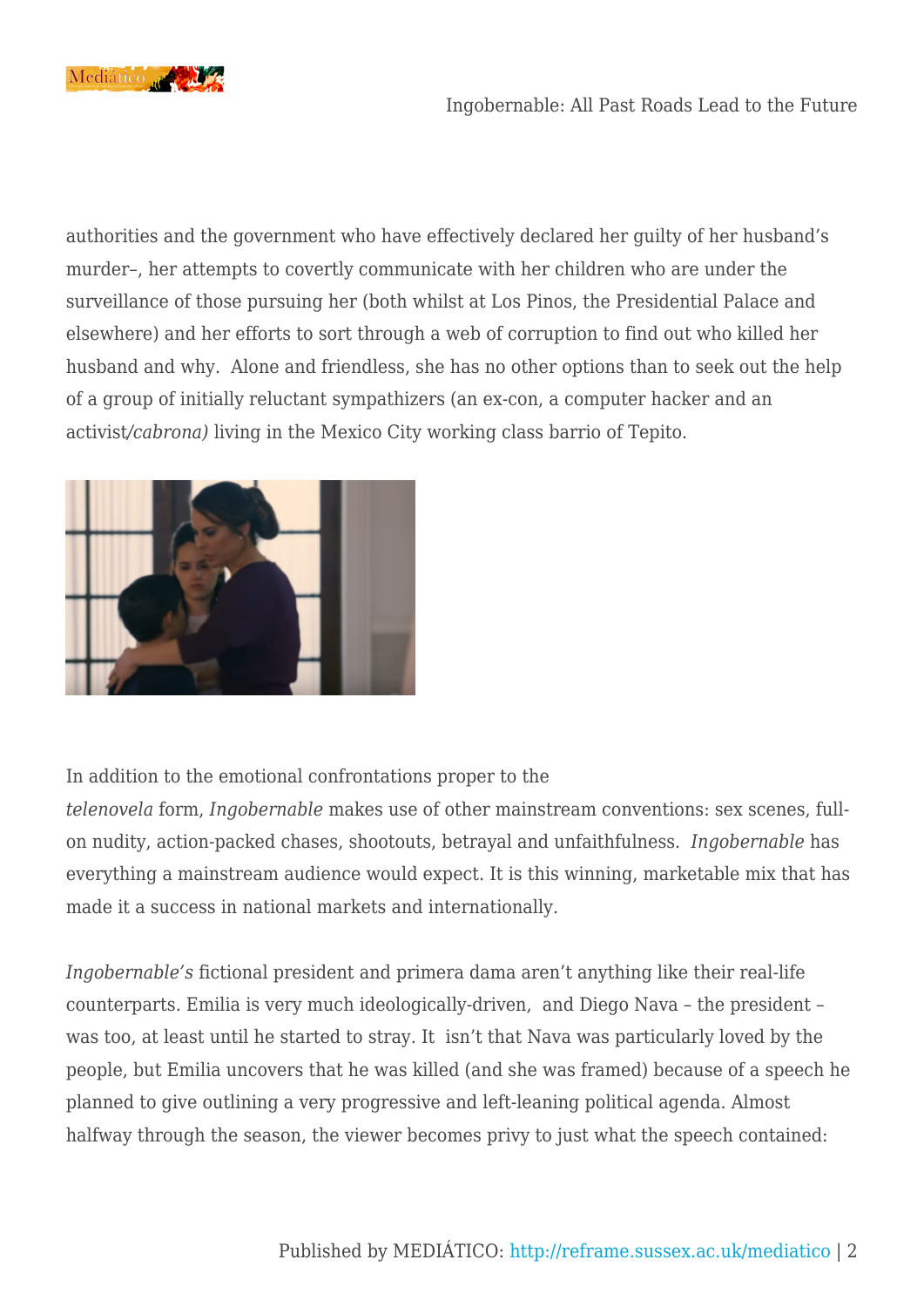

stopping the war on drugs, closing the southbound borders with the US, cleaning out corrupt governmental agencies and corrupt elements of the army, closing clandestine detention centers, kicking out US agencies from Mexican territory, and ameliorating socioeconomic inequalities. This situation evokes the famous case of presidential candidate Luis Donaldo Colosio who, in 1994, was presumably assassinated by the sitting president because of a progressive speech he gave. Colosio's speech represented a shift toward the political left, that left ripples both in the collective memory as well as in the future of the country's politics.[1.Indeed, on viewing the speech, which Emilia has retrieved with great difficulty on a memory card from the hotel room where Nava was murdered, Chela, the activist helping her comments, "They killed Colosio for a lot less."] It was a subversive, counter-hegemonic speech, reminiscent of the sudden left Mexico experienced toward the middle of the 1930s. Diego's speech, which, it is suggested, reflects the convictions he shared with Emilia on taking up the presidency and planned to give to win back her love, represents something similar.

It is perhaps surprising that Netflix should take such a controversial topic in Mexico, since it is known that artistic cultural productions that unrealistically portray the Mexican authorities in a good light, do not generally fare well (*El Equipo*, produced in 2011 and cancelled a few weeks later). But *Ingobernable* has been a huge success, suggesting that the Mexican consumer may be drawn to the series for other reasons which outweigh the discrepancy between its quasi-laudable political fiction and the brutal, corrupt, and inept Mexican (presidential) reality. I think the viewer is justified in such a judgment. I believe that these other considerations include thinking about the past as a way toward the future; a way Mexico could and should be. The left might win the presidential elections in 2018, just like it was about to do in 2006 in an election largely thought to have been hacked by the right. And even US senator John McCain has anticipated this, when he recently stated that if the left were to win in Mexico, then [we would all lose.](http://(http://www.elfinanciero.com.mx/nacional/mccain-y-kelly-ven-mal-para-eu-y-mexico-si-gana-un-izquierdista.html)) *Ingobernable* raises a point that resonates with many viewers. Another consideration to keep in mind is that the nature of the online streaming service has made the audience an international one, and Netflix shows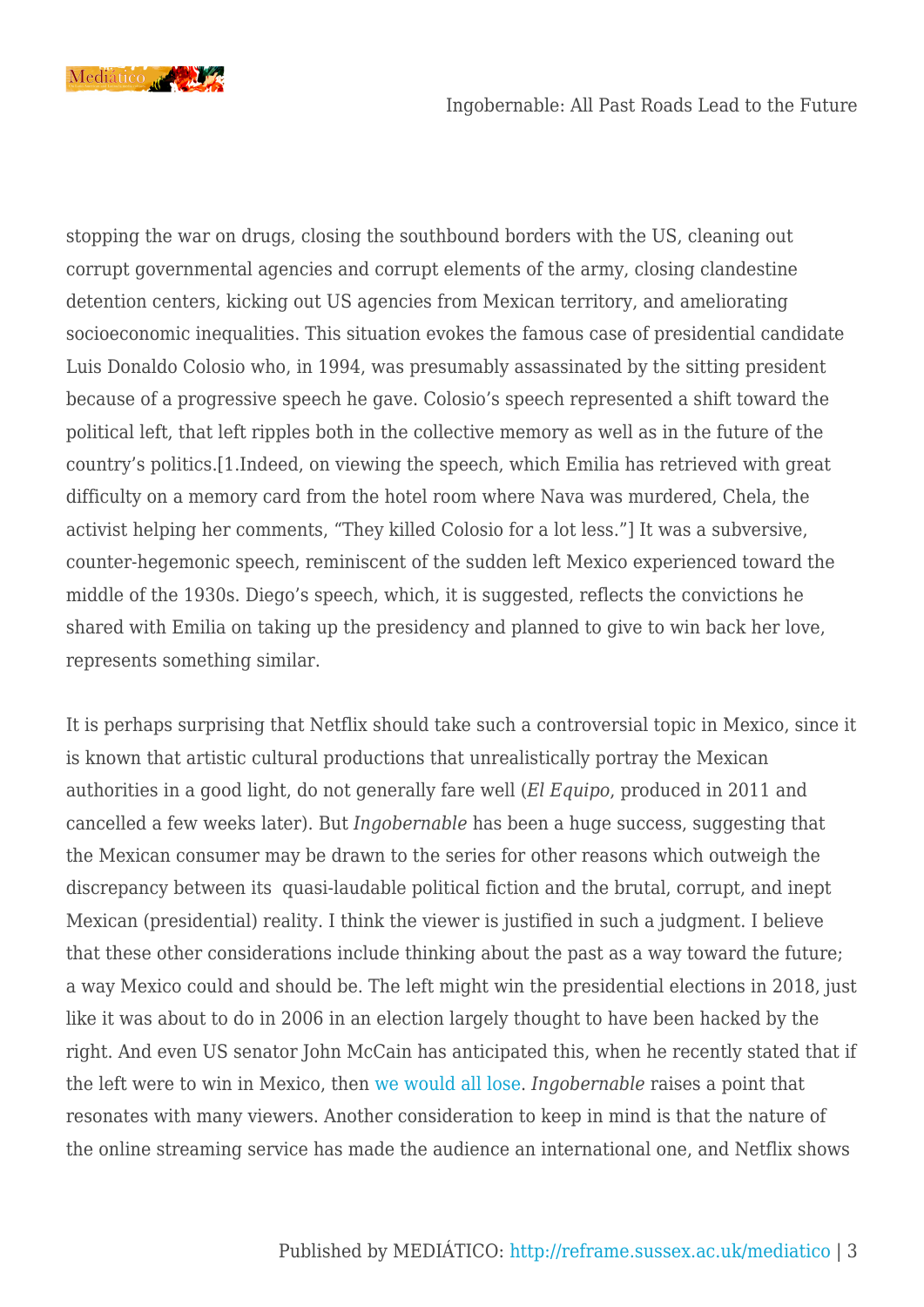

like *House of Cards* (2013-) have popularized the generic political drama that transcend national issues.

With respect to this notion of past as a way towards the future: I was quite delighted to see that all throughout *Ingobernable*'s first season, in the background, the interior of the house at Los Pinos was decorated with artistic prints that I'm studying for my PhD dissertation. The prints were produced by a collective called the Taller de Gráfica Popular (TGP; 1938-1960), and are internationally recognized. (It is not clear whether the actual presidential palace is decorated in this way, although if it were this would be in keeping with Mexico's history of government sponsorship for even left-leaning artists, examples of which adorn many of its public buildings). For instance, in the office set up for the special prosecutor Patricia Lieberman (Marina de Tavira)– a strong and no-nonsense woman – appointed to investigate Nava's murder, hangs a print depicting president Lázaro Cárdenas (1934-1940), the most progressive president Mexico has had since the Mexican Revolution (1910-1920):



Special Prosecutor Patricia Lieberman (Marina de Tavira) looking tough, yet idealistic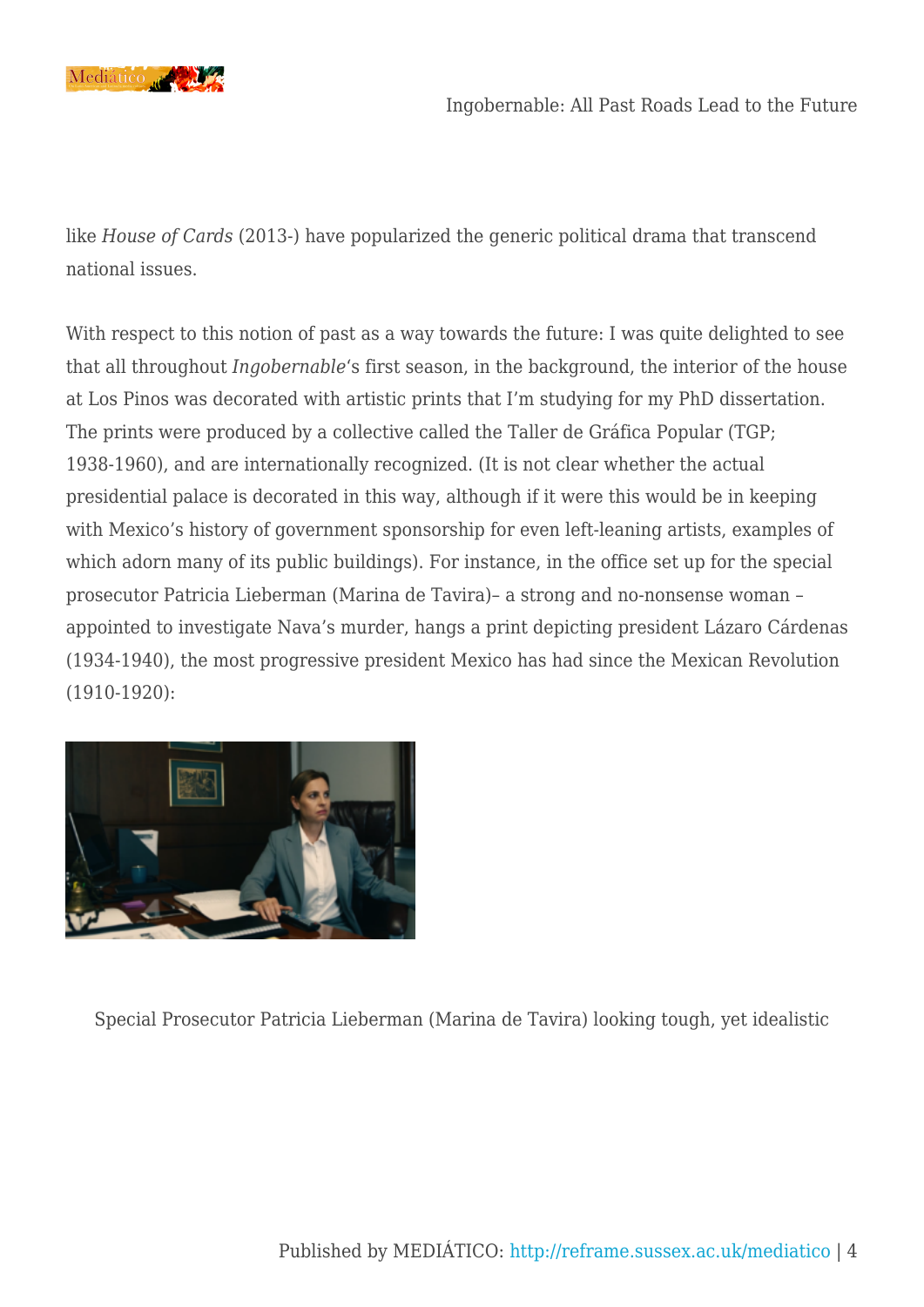



Ignacio Aguirre. "El presidente Lázaro Cárdenas recibe el apoyo del pueblo mexicano por sus medidas en favor del progreso del país." *450 años de lucha: homenaje al pueblo mexicano*. Taller de Gráfica Popular: Mexico City, 1960.

Cárdenas fulfilled some of the promises of the Revolution, redistributing land to benefit poorer working campesinos, and nationalizing Mexico's oil industry. The print which hangs over Lieberman's shoulders in *Ingobernable* (where Cárdenas is significantly pictured giving a speech), further symbolizes the past-as-future scheme the series seems to insist on; that perhaps, just maybe, we won't be doomed to live with the neoliberal regimes we've had to endure since the early 1990s, and that things could actually go right –or left, rather. And in *Ingobernable*, it is women (Emilia, Patricia) who are associated with this optimistic change.

In the office of the lawyer working with Lieberman, Daniela Hurtado (Marianna Borelli), there's another print of Cárdenas: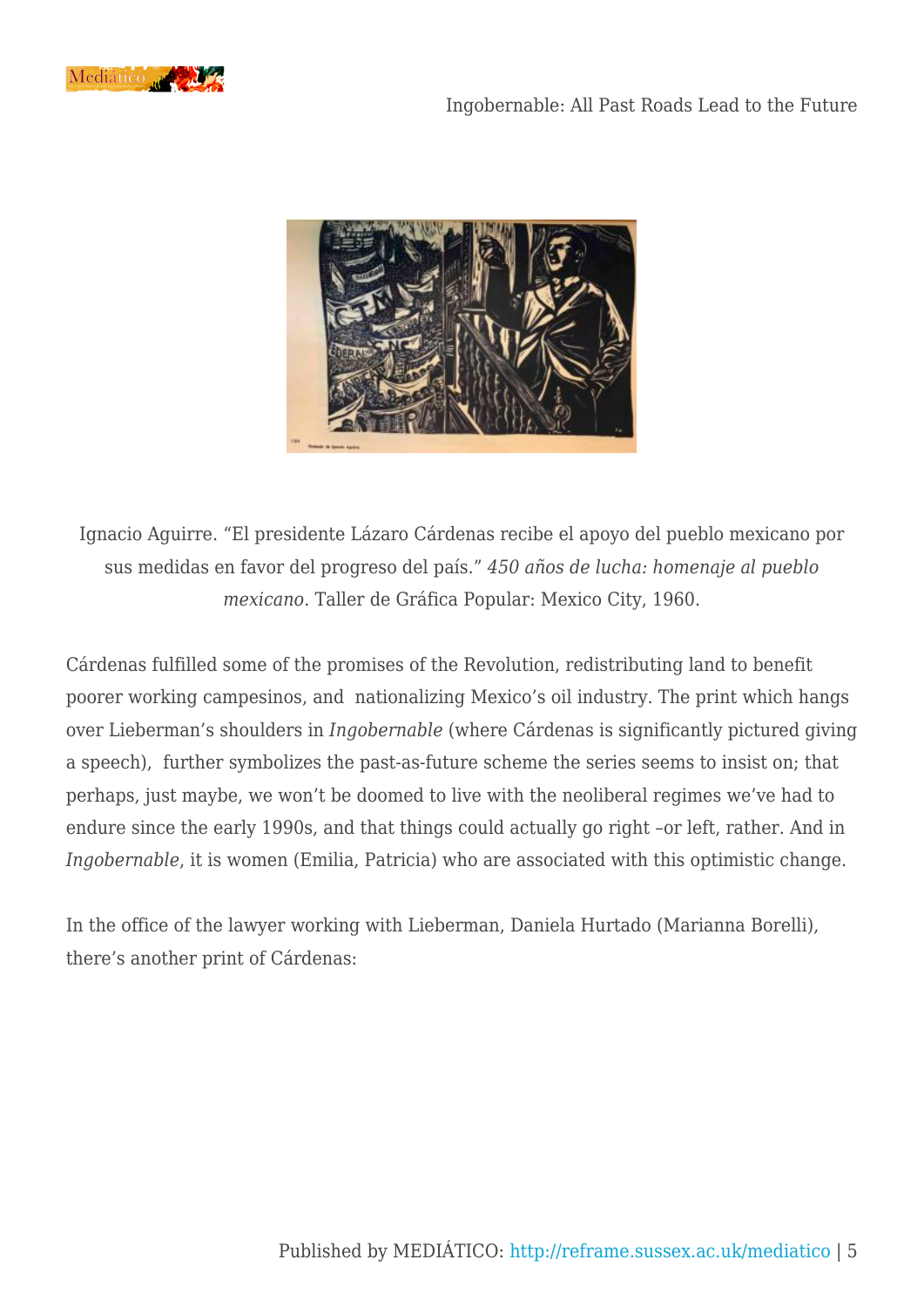

## Ingobernable: All Past Roads Lead to the Future





Luis Arenal. "Lázaro Cárdenas y la reforma agraria, 1934-1940." *450 años de lucha: homenaje al pueblo mexicano*. Taller de Gráfica Popular: Mexico City, 1960.

And there's a print also in the prosecutor's office where a symbolic woman protects Mexico from the US, an international tension present in the president's speech: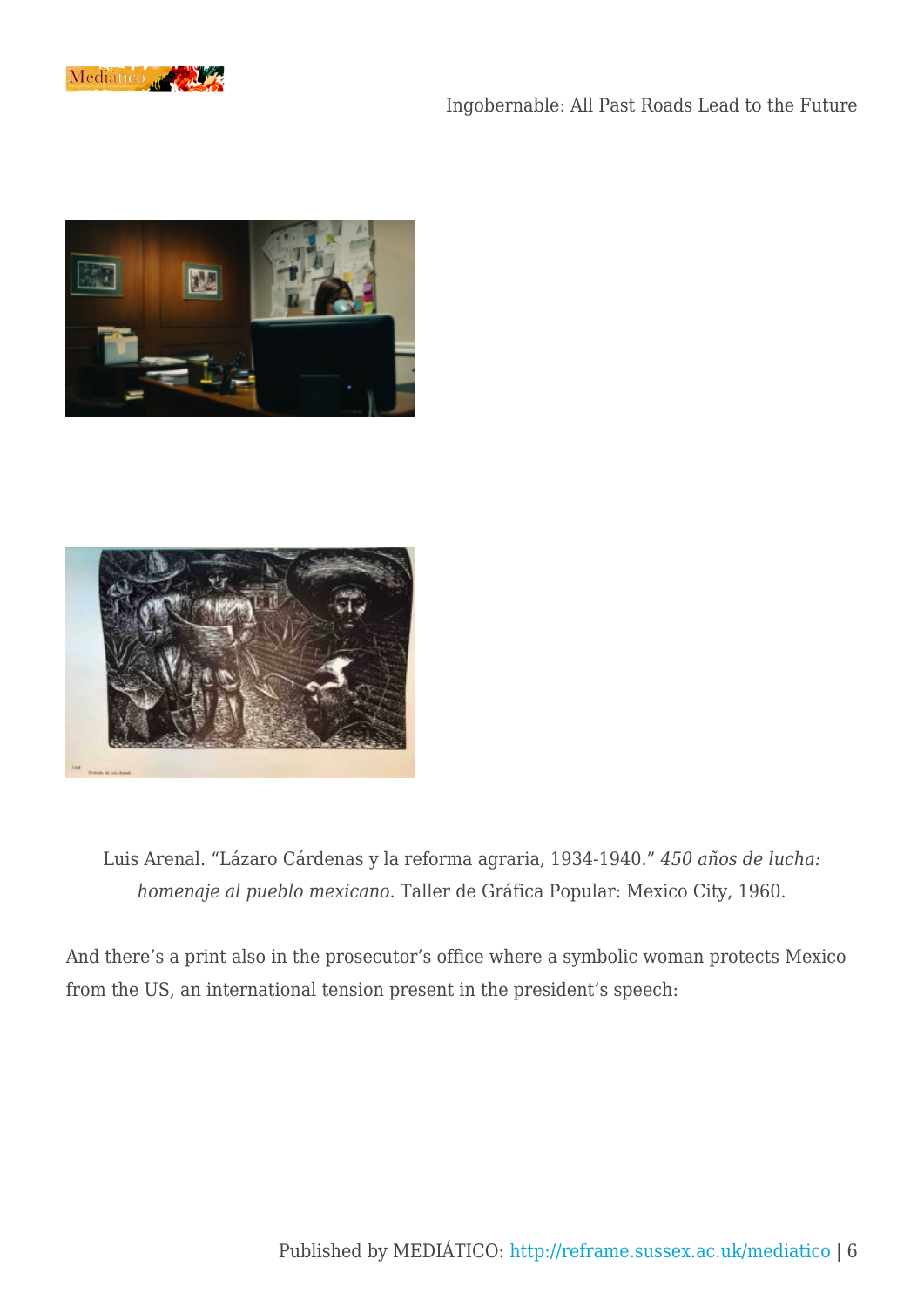



In Prosecutor Lieberman's office again, the print is one of an array of Taller Gráfica Popular prints (top left).



Celia Calderón. "La nación no acepta bases extranjeras." *450 años de lucha: homenaje al pueblo mexicano*. Taller de Gráfica Popular: Mexico City, 1960.

Emilia is the driving ideological force behind the speech that becomes the lynchpin of the show. Like the special prosecutor, Emilia is independent and smart. Her character is reminiscent of two other very different characters that del Castillo has recognized as influences for her character: *La Reina del Sur*'s (2011) Teresa Mendoza, and former First Lady of the United States Michelle Obama. Certainly Emilia's/del Castillo's protagonism is welcome in a male-dominated industry (and world). Yet, how *Ingobernable* (which can also